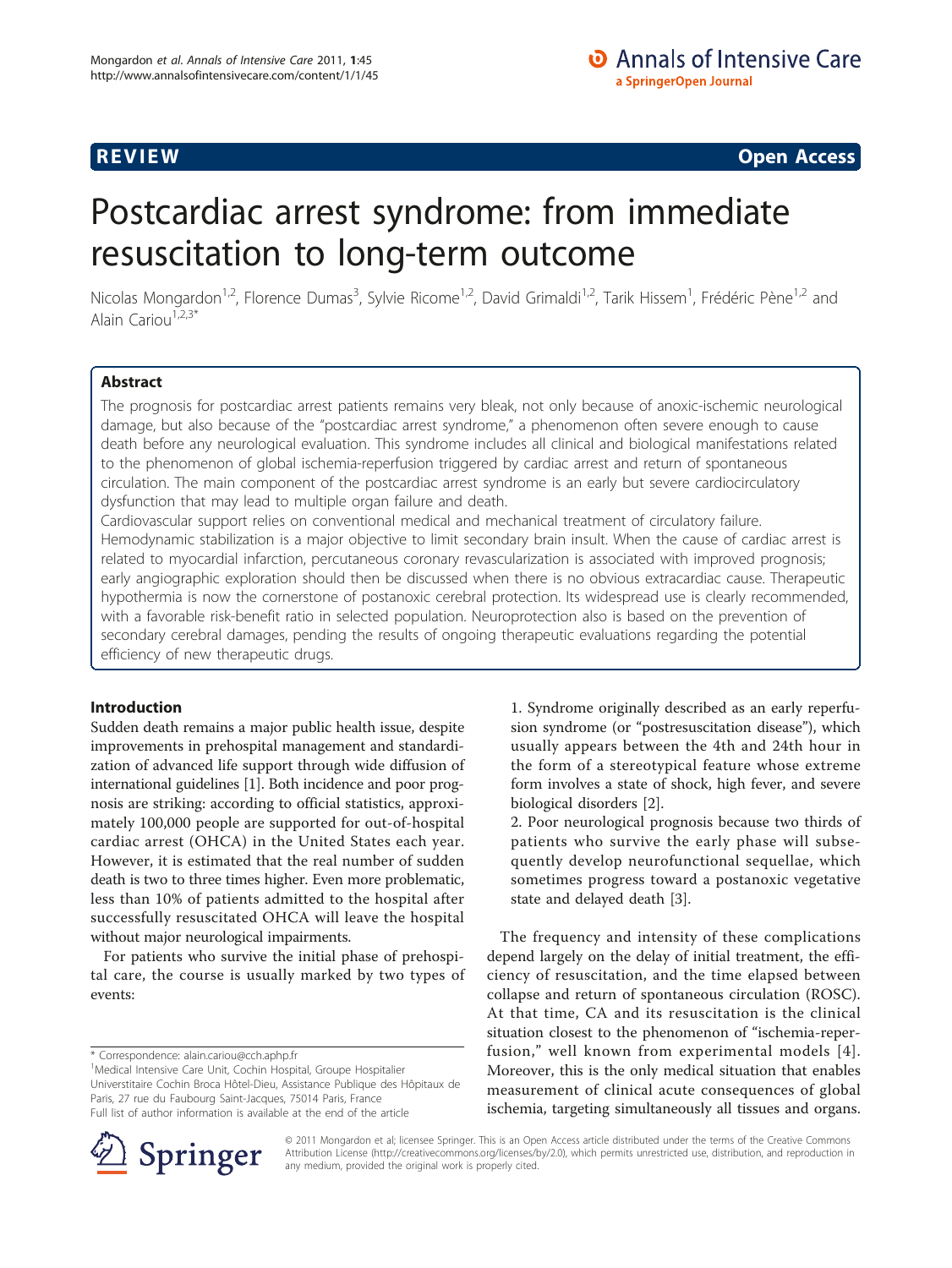The pathophysiology of this syndrome explains the observed features and justifies the therapeutic interventions that must be performed to achieve a favorable neurological evolution. Optimizing postresuscitation care is of paramount importance, because it represents the last link of the survival chain.

# Pathophysiology of postcardiac arrest syndrome

The pathophysiology of postcardiac arrest syndrome is complex and remains partially understood (Figure 1). It seems, however, dominated by a global ischemia-reperfusion phenomenon (affecting all organs) and a nonspecific activation of the systemic inflammatory response. During ischemia (phase of "no flow"), reduced oxygen supply is offset by lower metabolic needs. However, if cell metabolism remains requested or if the ischemia period is prolonged, the decrease of ATP synthesis leads to a plasma membrane depolarization, opening of voltage-dependent calcium channels sarcolemne, and fall of mitochondrial membrane potential. Schematically these phenomena result in an increase of intracytoplasmic calcium concentration responsible for cellular damage. Thus, it is during the phase of "no flow" that the first cell and tissue damage will occur. Reperfusion (phase of "low flow"), contemporary to the restoration of blood flow (created by chest compression, or spontaneous), is

responsible for the formation of oxygen radical species, including superoxide anion (• O2-), hydrogen peroxide  $(H<sub>2</sub>O<sub>2</sub>)$  and the radical hydroxyl (• OH). The latter, particularly cytotoxic, carries for most functional and structural lesions causing cell death [\[4](#page-9-0)]. Indeed, it inactivates cytochromes, alters membrane transport proteins, and induces phenomena of membrane lipid peroxidation. In vivo demonstration was provided by studying plasma of out-of-hospital CA survivors, which induced acute and major endothelial toxicity, due to an acute pro-oxidant state that occurs within the cells, and illustrated by a decrease in antioxidant activity [\[5](#page-9-0)]. Disseminated vascular endothelium damages explain that this phenomenon of ischemia-reperfusion evolves toward systemic inflammation: production of cytokines (IL-1, IL-6, IL-8, TNF- $\alpha$ ), complement activation, synthesis of metabolites of arachidonic acid, expression of leukocyte adhesion molecules by endothelial cells are all stimuli for activation, and chemotaxis of polymorphonuclear neutrophils at the origin of the inflammatory response. Sequestration of activated neutrophils in the lungs and other organs is a major engine for development of multiple organ failure. It is plausible that infectious lesions of digestive origin are involved, in relation to bacterial translocation from altered gastrointestinal mucosa. It would explain the high levels of plasma endotoxin observed in the

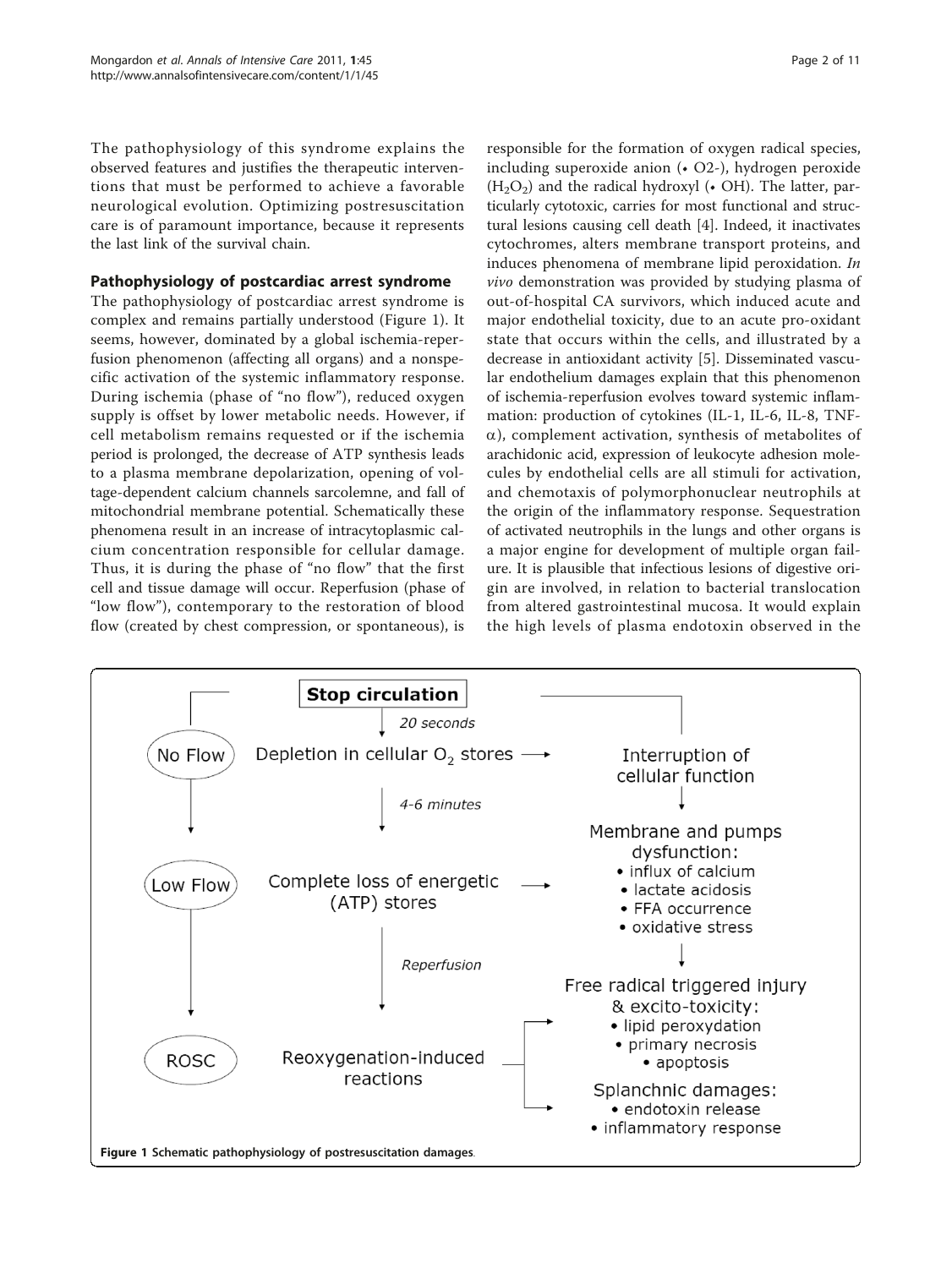most critically ill patients. This activation of the systemic inflammatory response associates with changes in coagulation, generating secondary endothelial damage, in turn responsible for thrombosis and increased capillary permeability [\[6](#page-9-0)]. Experimental models of CA support the pathophysiological hypothesis of worsening of visceral lesions that occur during the reperfusion phase and extend over the first hours, explaining the efficiency of some delayed therapeutic interventions (as therapeutic hypothermia). In humans, there is an activation of the inflammatory reaction associated with clinical features that are very similar to those observed during severe sepsis [[7\]](#page-9-0). Coagulation abnormalities have been identified, involving a significant activation of coagulation factors, whereas endogenous anticoagulants (antithrombin, protein S and C) are decreased [[8\]](#page-9-0). This intravascular coagulation can be implicated in the genesis of microvascular abnormalities, which in turn lead to more visceral lesions. Of note these coagulation abnormalities are particularly common in patients who die quickly from a post-resuscitation shock.

# Clinical features

The postcardiac arrest syndrome presents a set of relatively stereotyped events [\[9\]](#page-9-0). Its intensity varies but is roughly proportional to the duration of "no flow" and "low flow," as well as difficulty encountered during initial resuscitation [[10](#page-9-0)]. The cardiocirculatory failure usually dominates the clinical picture, even if it often leads to multiorgan failure (MOF). The decrease of cerebral perfusion, caused by these hemodynamic disturbances, might further impair the neurological prognosis of these patients.

# Postcardiac arrest shock

The postcardiac arrest shock, initially described by Negovsky in 1975, is a mixed shock, with cardiogenic and vasodilatory components [[2\]](#page-9-0) and is characterized by a severe but reversible systolic dysfunction. Left ventricular dysfunction usually begins early, within minutes after ROSC, and is completely reversible within 48 to 72 hours. It takes the form of myocardial systolic and diastolic dysfunctions, even in the absence of coronary cause. The experimental evidence of this early, intense, and transient myocardial dysfunction after CA could be confirmed in humans. Indeed, Laurent et al. described the hemodynamic profile of postcardiac arrest shock [[11\]](#page-9-0). In this study including 148 consecutive patients after a successfully resuscitated CA, 73 patients (49%) developed an early shock (within a median time of 8 hours after initial resuscitation) and were explored invasively with pulmonary artery catheter. Upon admission to the ICU, these patients exhibited a significant decrease in angiographic left ventricular ejection fraction, regardless of the etiology of CA. This shock was characterized by a low cardiac output and normal or low left filling pressures. Interestingly, in agreement with experimental data, the cardiac index improved quickly in patients with shock, from 2.1  $1/\text{min/m}^2$  (median value at the  $8^{th}$  hour) to 3.2 l/min/m<sup>2</sup> at the 24<sup>th</sup> hour, and up to 3.7  $1/\text{min/m}^2$  at the 72<sup>th</sup> hour. The persistence of a low cardiac index was associated with early death, usually in a setting of MOF. But the circulatory failure does not appear to be related only to myocardial dysfunction. Indeed, despite the fast improvement of contractile function in survivors, this study also showed that vasopressors often had to be maintained until the  $72<sup>th</sup>$  hour, in association with important fluid infusion to maintain adequate filling pressures. Thus, these data support the existence of an early and intense myocardial failure, usually regressive within 48 hours, secondarily associated with a severe vasodilatation, as a result of the generalized inflammatory syndrome, itself well documented after CA [[6\]](#page-9-0). Obviously, this has to be distinguished from the focal hypocontractility caused by a coronary thrombosis, which evolves on its own. The circulatory failure might also be favored by the occurrence of relative adrenal insufficiency, as observed during septic shock: clinical data show that approximately half of patients have relative adrenal insufficiency similar to what can be observed in septic shock. Among these patients, shock-related deaths seem to be more frequent in the group of those with adrenal insufficiency [\[12](#page-9-0)].

# Neurological failure

The anoxic-ischemic neurological damages remain the leading cause of deaths occurring in patients initially resuscitated from CA. This neurological impairment can usually be detected from the third day after initial resuscitation. However, the dogma that the brain damage would be only due to injuries occurring contemporarily to circulatory interruption has been widely challenged during the past decade. Clinical studies that confirmed the efficiency of therapeutic hypothermia despite its "late" initiation, as regard to the onset of CA, support the existence of a worsening process during the reperfusion period. Indeed, neurological damage is initiated during circulatory interruption but also is accentuated during the reperfusion phase. Experimental and clinical studies show that the cerebral blood flow is decreased during the postcardiac arrest syndrome, associated with a decrease in cerebral oxygen extraction. The reduction of cerebral blood flow, which seems to be related to a transient increase in cerebral vascular resistance, will be corrected within 72 hours. Among survivors, the normalization of cerebral blood flow is accompanied by an increase in cerebral oxygen extraction, reflecting the recovery of the physiological coupling of these two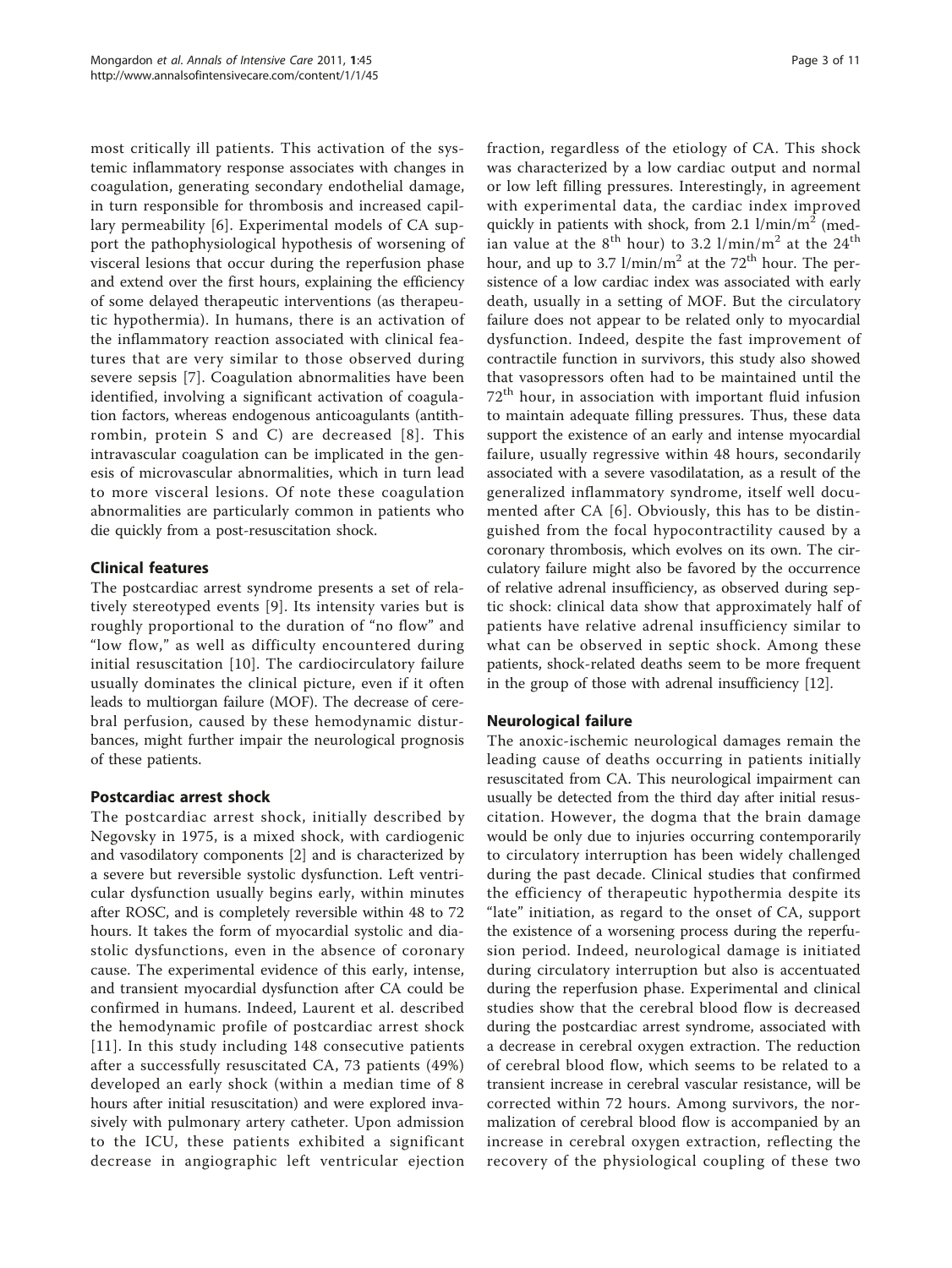parameters [[13](#page-9-0)]. However, in patients with lethal brain injuries, the difference in coupling between cerebral blood flow and extraction appears gradually and finally results in a "luxury" perfusion.

# Other organ failures

Without specific and prompt treatment, postcardiac arrest shock usually leads to a multiple organ failure and early death. Acute renal and respiratory dysfunctions occur in approximately 40-50% of patients resuscitated from CA. Hypoxemia (a consequence of pulmonary edema, but also lung contusion, atelectasia, or aspiration), cardiogenic shock, acute renal failure, and liver failure may of course worsen the prognosis and delay neurological recovery. The digestive tract insult often is underestimated, due to the lack of bedside tool to investigate its function; however, its alteration should not be considered, both as a victim of the circulatory failure and as a second source of organ failure through translocation and major source of endotoxemia.

# Infectious issues

Many mechanisms that occur after CA make cardiopulmonary resuscitation survivors prone to infectious complications. Loss of airways' protection, coma, pulmonary contusion, emergency airway and vascular access, mechanical ventilation, and ischemia-reperfusion increase the risk for infection. The diagnosis is extremely complex, due to many clinical, biological, and radiological confounding factors. Moreover, therapeutic hypothermia plays a dual role by promoting infection and by impairing both host defences and usual infectious criteria. Recently developed biomarkers, such as procalcitonin, perform poorly in the assessment of septic complications [\[14](#page-9-0)]. We recently demonstrated that two thirds of CA survivors presented infectious complications during their ICU stay and may be favored by hypothermia. Despite increase in mechanical ventilation duration and length of stay, mortality and neurological outcome were not impaired by infectious events [[15\]](#page-9-0). If antibioprophylaxis is not recommended, infectious complications should be cautiously tracked, especially when therapeutic hypothermia is employed.

# Therapeutic aspects

The therapeutic management of the postcardiac arrest syndrome has two main goals: the initial treatment of shock and organ failures, and the optimization of cerebral protection. These two aspects are obviously very intricate, initial treatment having the essential interest to allow bringing the majority of patients to neurological evaluation, under hemodynamic stability conditions. The medical algorithm that we apply in our unit is displayed in Figure [2.](#page-4-0)

# Cardiovascular management Shock treatment

Except in special cases, the impossibility of early reliable neurological assessment justifies the introduction of organ support during the initial postresuscitation phase. When initially controlled, the postresuscitation shock is usually reversible within 48 to 72 hours and treatments differ little from inflammatory shock associated with heart failure. Regarding myocardial dysfunction, the treatments are the usual drugs of acute heart failure. The favorable effect of dobutamine on myocardial dysfunction after CA was confirmed by experimental models, demonstrating improved systolic and diastolic functions [\[16](#page-9-0)]. However, the restoration of ventricular contractility is accompanied by a dosedependent tachycardia, which may cause a rise in myocardial oxygen consumption. The use of epinephrine often is necessary in the most severe forms of shock after cardiac arrest, because ventricular dysfunction is usually associated with severe vasoplegia at this phase. However, in addition to its usual side effects, epinephrine exhibits an increase in myocardial oxygen consumption and a potentially deleterious activation of metabolic intracellular signals. Association of dobutamine and norepinephrine could be preferred. In this situation, the correction of absolute or relative hypovolemia is crucial and should, whenever possible, precede the introduction of vasoconstrictors. Other inotropic drugs have been tested (phosphodiesterase inhibitors, levosimendan) but without demonstrating superior efficiency. Widely used for ischemic cardiogenic shock, intra-aortic counterpulsation reduces cardiac work by reducing left ventricular afterload and improves tissue perfusion and diastolic coronary perfusion. During postcardiac arrest shock, its interest is not clearly established [[17\]](#page-9-0). The use of circulatory support by extracorporeal membrane oxygenation after cardiac arrest is experiencing growth and shows promising results on mortality [[18](#page-9-0),[19](#page-9-0)]. However, its indications appear limited because of the cumbersome logistics of such therapy requiring a specialized team, in the setting of an unknown neurological outcome. Alternative techniques for minimally invasive circulatory support, such as the miniaturized system Impella® (Cardiosystems Impella AG, Aachen, Germany) that uses a micropump assistance of the left ventricular introduced via the femoral artery, should be evaluated in this context.

# Correction of hemodynamic disorders

The particularities of postcardiac arrest shock suggest a clinical feature close to septic shock, suggesting a beneficial effect of extracorporeal treatment referred as "antiinflammatory." A pilot study showed that renal replacement therapy by high-volume hemofiltration (with or without hypothermia) could help to reduce early mortality related to hemodynamic failure after cardiac arrest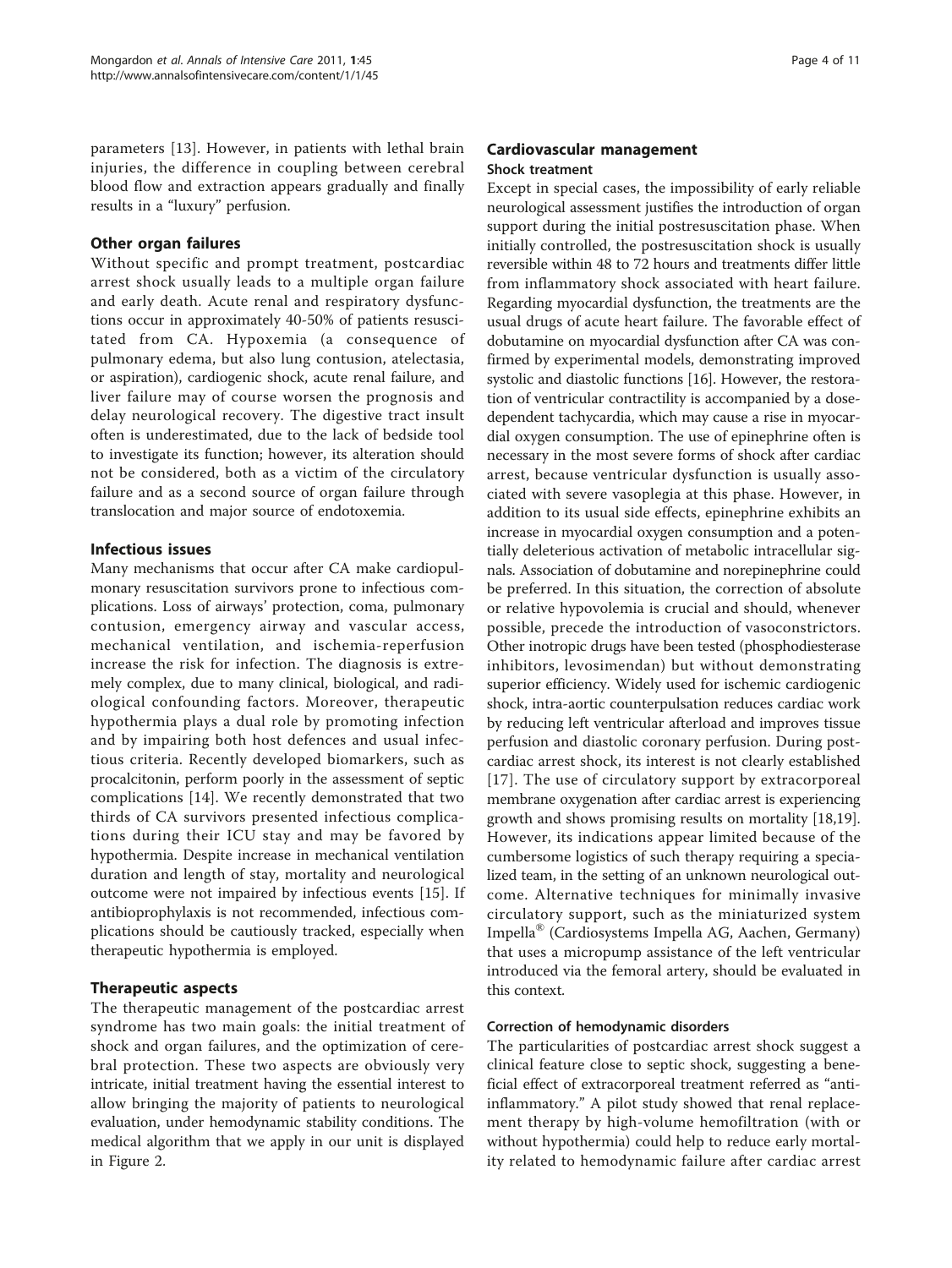<span id="page-4-0"></span>

[[20\]](#page-9-0). This improvement could be related to better control of cardiovascular failure in some patients. However, these preliminary data do not allow recommending the routine use of this technique in postcardiac arrest syndrome, and further studies are required in this way. Regarding the level of arterial pressure that should be targeted during this period, the single study conducted on this point failed to show significant difference between patients maintained at a mean arterial pressure > 100 mmHg vs. < 100 mmHg in the first 2 hours after ROSC [[21\]](#page-9-0). Hemodynamic monitoring using at least arterial catheter seems essential; an echocardiography performed within the first 24 hours seems useful, not only for the etiological diagnosis but also to optimize the hemodynamic status of these patients. However, no monitoring device has definitively proven its superiority in this setting.

# Coronary revascularization

Acute coronary syndrome is the most common cause of out-of-hospital cardiac arrest in adults. A systematic

application of coronary angiography on hospital arrival for all survivors of CA found a recent coronary occlusion in 49% of cases [[22](#page-9-0)]. Clinical data (cardiovascular risk factors chest pain) and ECG perform poorly to predict coronary occlusion; in a recent study, 96% of patients with ST-segment elevation on the ECG performed after ROSC, and 58% of patients without ST-segment elevation had at least one significant coronary artery lesion [[23](#page-9-0)]. Moreover, there was an independent association between successful dilatation of a coronary artery responsible for CA and hospital survival. Consequently, the indication of coronary angiography should be considered widely, as well as the prehospital referring of the patient to a center able to provide coronary angiography if required: current guidelines recommend performing immediate coronary revascularization in patients with OHCA [[24](#page-9-0)]. The results obtained in routine clinical practice on research and systematic treatment of acute coronary occlusion in survivors of cardiac arrest in ischemic context also are particularly encouraging [\[23\]](#page-9-0).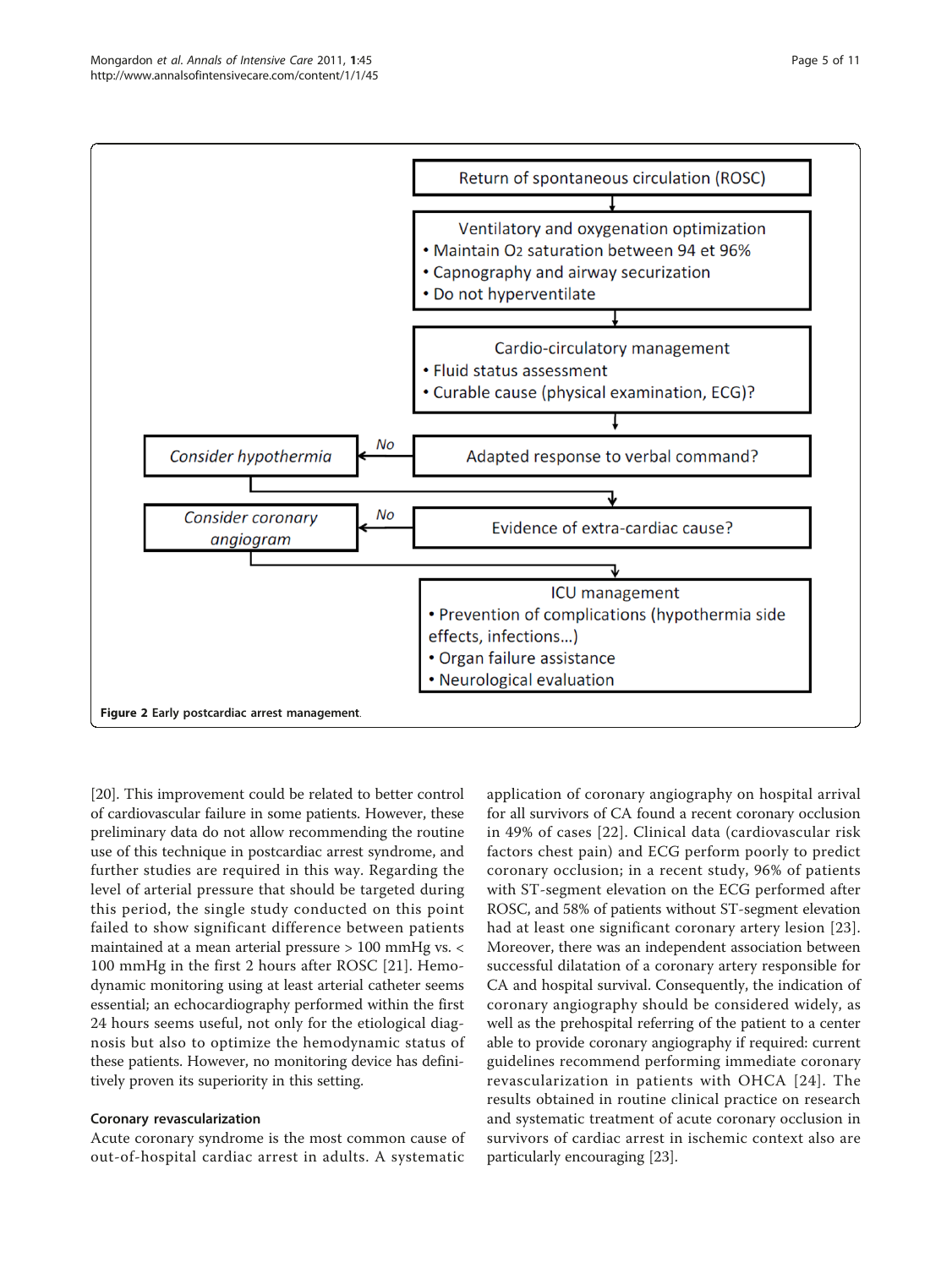#### Neuroprotection

The existence of further cerebral damage during the reperfusion phase encouraged intense research on the benefit of treatments designed to limit the neurological consequences of the postcardiac arrest syndrome.

### Therapeutic hypothermia

Many experimental data show that mild hypothermia can exert neuroprotective effects through multiple mechanisms of action: decrease of cerebral metabolism, reduction of apoptosis and mitochondrial dysfunction, slowing of the cerebral excitatory cascade, decrease of local inflammatory response, reduction of free oxygen radicals production, and decrease of vascular and membrane permeability. The convergent experimental data were confirmed by two landmark clinical studies published in 2002 [[25,26](#page-9-0)]. In both trials, the implementation of mild hypothermia achieved a survival rate without major sequel in approximately 40-50% of a highly "selected" population (OHCA with an initial rhythm of ventricular fibrillation in front of a bystander). Hypothermia was achieved in both cases by external cooling methods (blanket, ice packs), associated with routine use of neuromuscular blocking agents. At the targeted levels of hypothermia (32-34°C), theoretical adverse effects (arrhythmias, coagulopathy, infection) were very rare. A trend toward greater frequency of bleeding and infectious events was observed but was greatly overweighed by the neurological and survival benefit. The publication of these two studies was decisive and led to a rapid change in international recommendations on the management of patients surviving after CA. It is now strongly recommended to use moderate hypothermia routinely (32-34°C) for 12 to 24 hours in any comatose adult successfully resuscitated after OHCA caused by ventricular fibrillation/tachycardia [[1\]](#page-9-0). In patients presenting with an initial nonshockable rhythm, the level of evidence is weaker, and some recent data suggest a lack of neurological benefit [[27](#page-9-0)]. Considering that the risk-benefit ratio is sufficiently favorable, it is reasonable to discuss the indication for treatment on a case-by-case basis. Finally, no single cooling method has been shown to be superior in terms of clinical outcomes.

#### Neuroprotective drugs

Despite numerous attempts, no drug has clearly demonstrated its ability in the early or late phase of resuscitation to reduce the consequences of cerebral anoxoischemia after CA, despite encouraging animal data and early administration after ROCS. Similarly, the different sedative agents have not proven their efficiency. Thus, apart from special situations (therapeutic hypothermia for instance), there is no argument for recommending the routine use of pharmacological agents in CA survivors. Currently, several molecules with cytoprotective effects during ischemia-reperfusion phenomena are investigated. The more advanced research are available for cyclosporine, which shows promising preliminary results through inhibition of the opening of the mitochondrial permeability-transition pores; erythropoietin is as well under consideration, with a strong experimental background of polyfactorial neuroprotection and encouraging clinical outcomes [\[28,29](#page-9-0)].

### Prevention of secondary cerebral damages

Achieving and maintaining a perfect homeostasis, particularly in terms of metabolism, are the major goals of post cardiac arrest management.

#### Hematosis control

Hypoxemia should be avoided by increasing the oxygen fraction of inspired gas to maintain arterial oxygen saturation > 92% to maintain a sufficient oxygen transport to peripheral tissues. It is not necessary to set a target of "supraphysiological"  $PaO<sub>2</sub>$ . Moreover, hyperoxia is a matter of debate [[26](#page-9-0),[30](#page-9-0)]. The level of  $PaCO<sub>2</sub>$ , which is completely controlled by the ventilatory settings in this sedated and sometimes paralyzed patient, is exposed to significant variations. Hypocapnia, meanwhile, should be avoided because it causes a reduction of cerebral blood flow. After animal CA, ROSC is accompanied by a transient cerebral hyperemia by approximately 15-30 minutes, followed by a secondary and more prolonged decline. In a canine model of CA using therapeutic hypothermia, hyperventilation appeared to worsen the neurological outcome [\[31](#page-9-0)]. In addition, hyperventilation may be responsible for increased intracranial pressure by increasing positive end-expiratory pressure. Conversely, hypercapnia, leading to cerebrovascular vasodilatation and increased intracranial pressure, should be banned. Overall, despite the absence of clinical studies that specifically address the ventilatory settings, it seems logical to maintain a  $PaCO<sub>2</sub>$  within normal limits [[9\]](#page-9-0). For this, it is necessary to monitor the quality of ventilation using, whenever possible, measurement of expiratory tidal  $CO<sub>2</sub>$  and regular monitoring of arterial blood gases, especially during cooling and warming phases, which significantly alter production of  $CO<sub>2</sub>$ .

#### Metabolic control

The correction of electrolyte disturbances is essential and special attention should be given to the one that may participate in the recurrence of CA or worsening of organ dysfunction. A potential survival benefit was recently demonstrated, when tight-controlled glycemia was applied to an overall population of patients admitted to surgical and medical intensive care. Co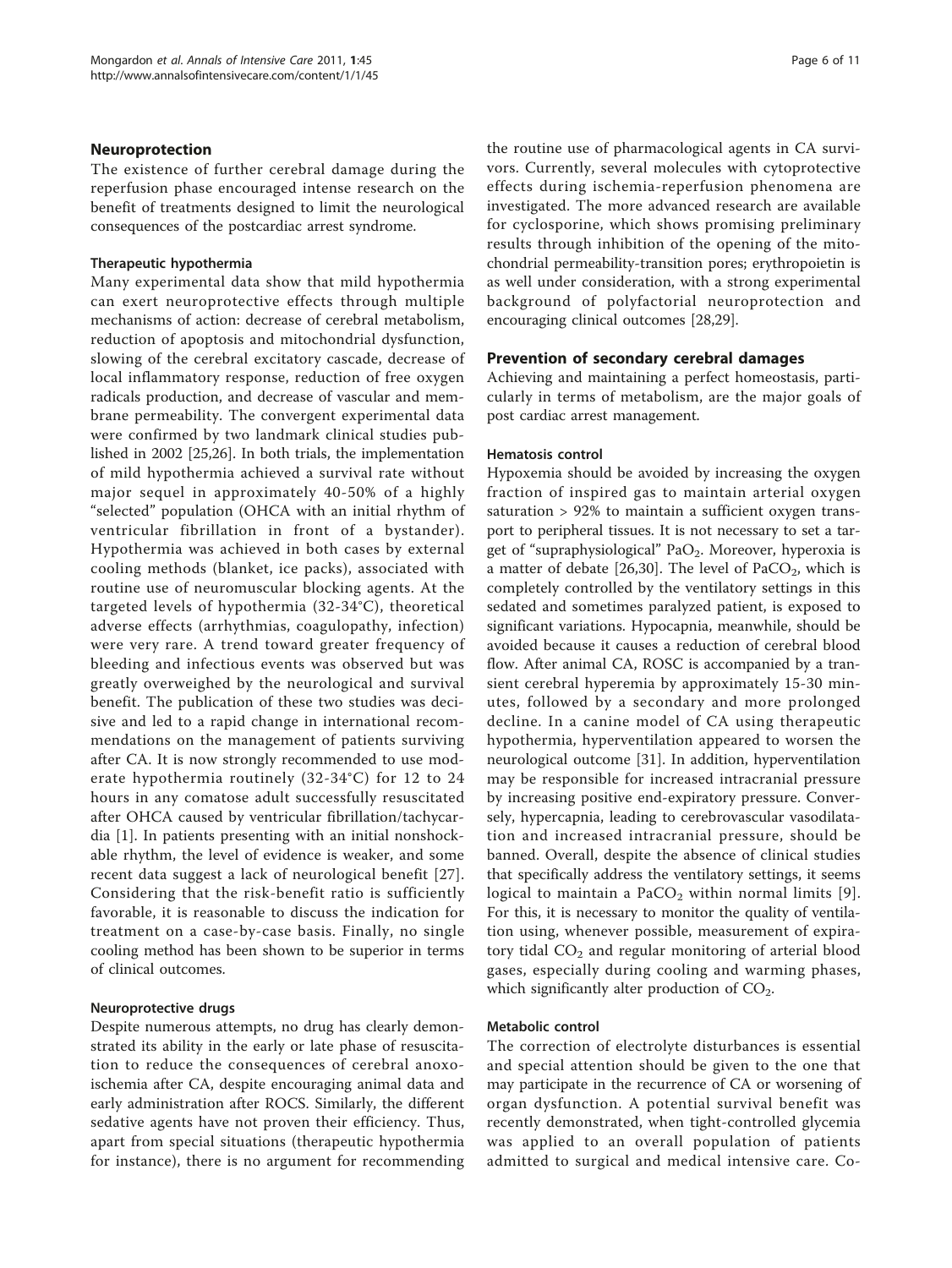administration of glucose and insulin has been demonstrated as beneficial on the neurological recovery in an animal model of CA [[32\]](#page-10-0). Even if there is a strong association between high blood glucose levels and adverse neurological outcome after CA, conclusions on association or causality cannot be drawn. The increased frequency of hypoglycemia observed during tight control glycemia should be kept in mind before extending this therapeutic approach in patients with severe brain damage and possibly more sensitive to the deleterious consequences of a hypoglycemic episode. Thus, in the absence of additional data, it is not possible to recommend the use of tight control glycemia in patients with postcardiac arrest shock. Such an attitude should be demonstrated in terms of benefit/risk ratio. However, converging data underline that blood glucose variability more seriously impairs the outcome of critically ill patients rather than the mean level of glycemia. This observation has recently been confirmed in cardiac arrest survivors [[33](#page-10-0)], so that attention should probably be paid to avoid such glycemia fluctuations.

# Outcome prediction

Immediately after CA, no clinical signs or investigations accurately predict the patient's outcome. During the first hours and days after ROSC, half of these patients will subsequently suffer from a postresuscitation disease, which can include a severe shock leading by itself to death. As mentioned earlier, shock should be treated without limitation during the very first hours and days to reach the adequate window for neurological evaluation. Finally, brain death occurs in approximately 10% of these patients a few days after CA because of cerebral edema [[34](#page-10-0)]. Those patients are dead and life support will be stopped after completion of the organ-donation process.

After ROSC, accurate prognostication can only occur after 72 hours have elapsed from all factors that may alter neurological evaluation. This last point is of particular importance if sedation and neuromuscular blockade were used in conjunction with therapeutic hypothermia, because this treatment strategy must extend the waiting period [\[35](#page-10-0)]. Thus, if hypothermia is employed, it also is reasonable to use short-acting drugs. All other usual confounding situations (medications, hypothermia, and concomitant organ failure) must be resolved before any prognostication process.

# Tools to predict outcome during ICU stay

Accurate assessment of prognosis is necessary to identify patients who will really benefit from intensive care and to avoid extending unnecessary treatments to those who have no reasonable chance of recovery. Prognostication should always be based on a rigorous clinical evaluation, which may include detailed neurological examination. Because there is no specific clinical sign that can predict outcome in the first few hours after ROSC, reliable prognostic factors and assessment of the ICU admission could be very useful. At this very early stage, a few elements are however available, and their accuracy are sometimes questionable. These elements can be grouped roughly into four main categories: intrinsic patient characteristics (age and comorbidities), parameters reflecting the quality of prehospital care ("no flow" and "low flow" durations), the etiology of CA, and finally, some of the patient's clinical characteristics:

- Intrinsic characteristics, including age, have a modest prognostic weight on early survival [\[36](#page-10-0)];

- The speed and quality of prehospital care logically have a major impact on the prognosis of patients. If "no flow" and "low flow" durations are valuable prognostic factors, with substantial mortality over respectively 5 and 15 minutes [[36](#page-10-0)], they cannot carry a final decision element. In addition, the accuracy of the information collected often is questionable in this context, which limits the scope of their prognosis ability.

- Concerning the cause of CA, asphyxia, and to a lesser degree, all extracardiac causes, are predictors of poor prognosis. In contrast, sudden cardiac death, occurring on a body properly oxygenated, is usually associated with better prognosis. However, once again, decisions cannot be made according to this oversimplistic split.

The absence of pupillary light response is not sufficiently predictive when it is sought on admission, due to a high false-positive rate, which can reach 30% [[37\]](#page-10-0). Several additional clinical findings accurately predict poor outcome: myoclonus status epilepticus within the first 24 hours, absence of pupillary responses within days 1 to 3 after CPR, absence of corneal reflexes within days 1 to 3 after CA, and absent or extensor motor responses after 3 days [[37](#page-10-0),[38\]](#page-10-0). Thus, the prognosis is invariably poor in comatose patients with absent pupillary or corneal reflexes, or absent or extensor motor responses 3 days after CA. On the opposite, single seizures and sporadic focal myoclonus do not accurately predict poor outcome. In the same way, although permanent status epilepticus is associated with a mortality approaching 100%, exceptions have been reported.

# Investigations that may enhance prognostication

In addition to physical examination, various methods have been evaluated for assessing the neurological prognosis of comatose CA victims. Electrophysiological tests in coma consist of EEG and evoked/event-related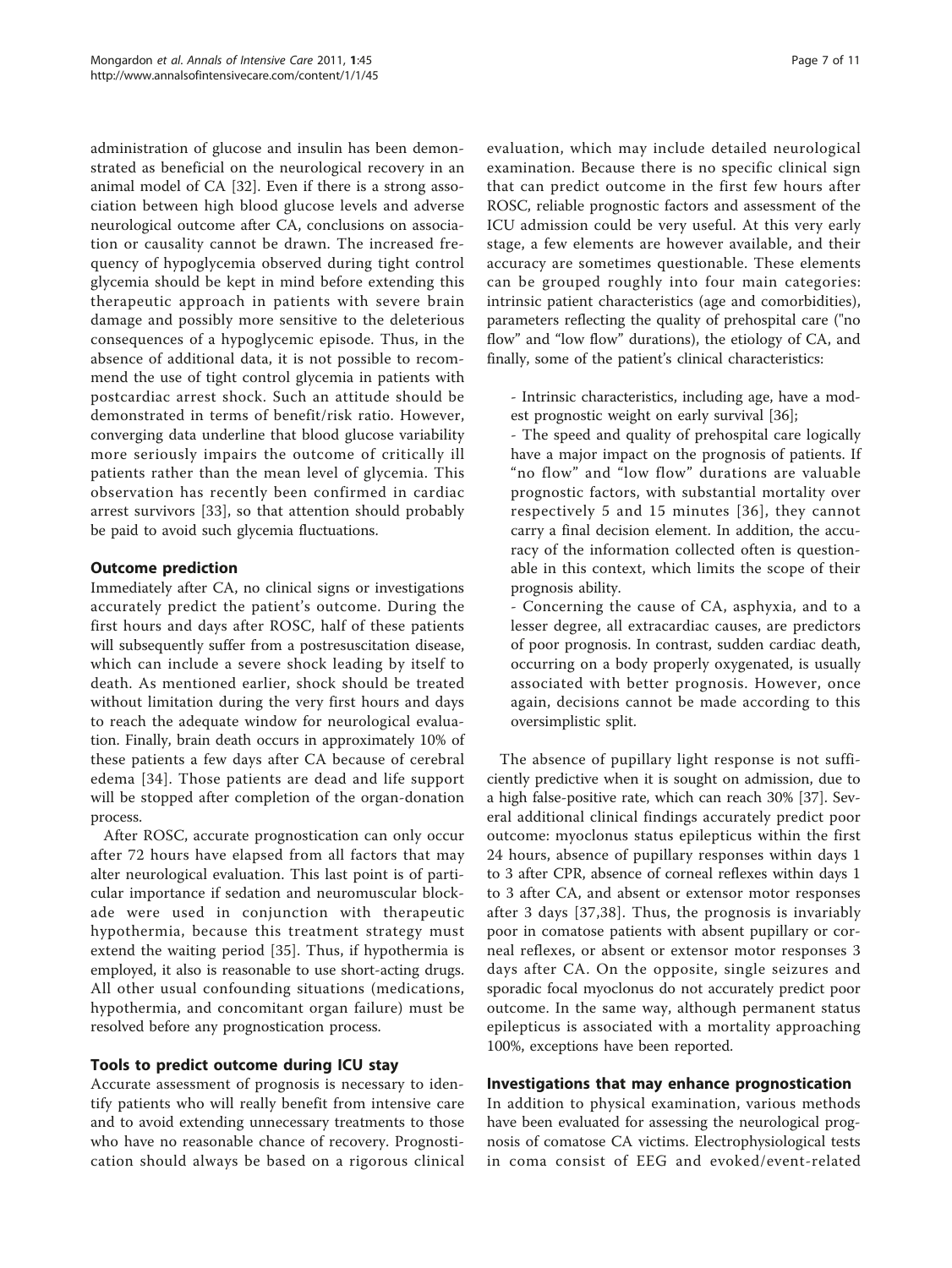potential studies. Somatosensory evoked potentials (SSEPs) are the best diagnostic method for predicting outcome in comatose patients. Bilateral absence of the N20 component of the SSEPs with median nerve stimulation recorded on days 1 to 3 or later after CA accurately predicts a poor outcome [[38\]](#page-10-0). Conversely, the presence of the N20 response is not helpful to predict outcome as many patients who fail to recover can have preserved N20 responses.

Routine EEG examinations are not supported by the results of the published reviews but should be used if ongoing seizure activity is suspected. Generalized suppression pattern, burst-suppression pattern with generalized epileptiform activity, or generalized periodic complexes on a flat background are strongly but not invariably associated with poor outcome [[38\]](#page-10-0).

Anoxo-ischemic cerebral insult is associated with the blood release of various biomarkers and the peak plasmatic level is thought to be correlated with the amount of neuronal death. A large serum peak of neuron-specific enolase and/or S-100 protein is highly specific but only moderately sensitive for predicting a poor neurological outcome [[38\]](#page-10-0). The search for a simple, reliable, and readily available biological test remains an exciting challenge [[39](#page-10-0)], but clinical decisions with potentially irreversible consequences should never rely on a single marker.

Regarding routine neuroimaging techniques, CT-scan imaging adds no information unless stroke, bleeding, or trauma is suspected. Preliminary reports suggest that magnetic resonance imaging could be used to determine the prognosis of patients with diffuse cerebral anoxia [[40\]](#page-10-0) but warrants further investigations.

# End-of-life process after cardiac arrest

In a small number of distressing cases, patients regain spontaneous circulation but remain in a persistent vegetative state. It can be stated that continued existence of this state is not in the patient's best interest even if the only other alternative remains death. When this approach is shared both by care providers and relatives, end of life care must be considered: this consists in withholding/withdrawing all invasive and supportive care. Considering that most of these neurologically impaired patients are mechanically ventilated, the decision to withdraw therapies will nearly always include a statement about the pursuit of this assistance. When all conditions are joined, it is suitable to plan an extubation and the definitive withdrawal of respiratory assistance. This should be performed in conjunction with all comfort care that can be provided in such a situation (pain treatment, sedation). Decision to withdraw life-support treatment and the modalities of this withdrawal must be the conclusion of a collegial process between team and

proxies, and all must be made to avoid the family's feeling of responsibility. Such decisions must obviously meet all the legal steps that exist in the country.

# Mild and long-term outcome of survivors Recurrence prevention

Studies that focus on patient outcome beyond the first month after hospital discharge are limited. Historical data are hardly comparable to the populations who have benefited from recent progress in term of access to early defibrillation and ICU management. The long-term mortality is generally considered satisfactory, with a 5 year survival of approximately 80% for patients leaving ICU after CA due to ventricular arrhythmia [\[41](#page-10-0)]. This is slightly lower than subjects of similar age but is similar to patients of identical age and matched with comorbidities.

The cardiac outcome, and primarily the risk for recurrence of sudden death, is obviously different depending on the etiology of initial CA. Patients who experienced ventricular arrhythmia have been widely studied because of the availability of implantable cardioverter defibrillator (ICD). This last one significantly reduces the risk of sudden death compared with antiarrhythmic drugs [[42,43](#page-10-0)], demonstrating clearly the benefit of ICD in patients resuscitated from a ventricular arrhythmia. The majority of cardiovascular mortality (including sudden death) is observed within 12 to 24 months after the initial arrhythmia [\[44\]](#page-10-0). During this period, systolic function is the best predictor of early recurrence. CA survivors should therefore benefit from a comprehensive etiological investigation. The depth and the means for assessing the patient's cardiovascular status and longterm risk prognosis are obviously largely dependent on the magnitude of neurological recovery. Other therapeutic modalities are common with patients experiencing cardiovascular disease, especially in patients with ischemic disease, who constitute the majority of the survivors (Figure [3\)](#page-8-0).

#### Sequels and quality of life

Beyond recurrence, quality of life and the possibility of finding a social activity in patients sometimes young and active often are poorly taken into consideration. Of the 681 patients studied after discharge from hospital for a period of 6 months, 69% of them were considered to have a good neurological recovery at discharge [[45\]](#page-10-0). For 70% of patients followed, the neurological status remained stable, or even improved, in 12% of cases; only 1% of the patients exhibited a decrease in neurological performance. In this cohort, the 6-month mortality of 17% was mainly due to cardiovascular causes. To go further, a fine evaluation of the quality of life was performed 3 years after resuscitation from ventricular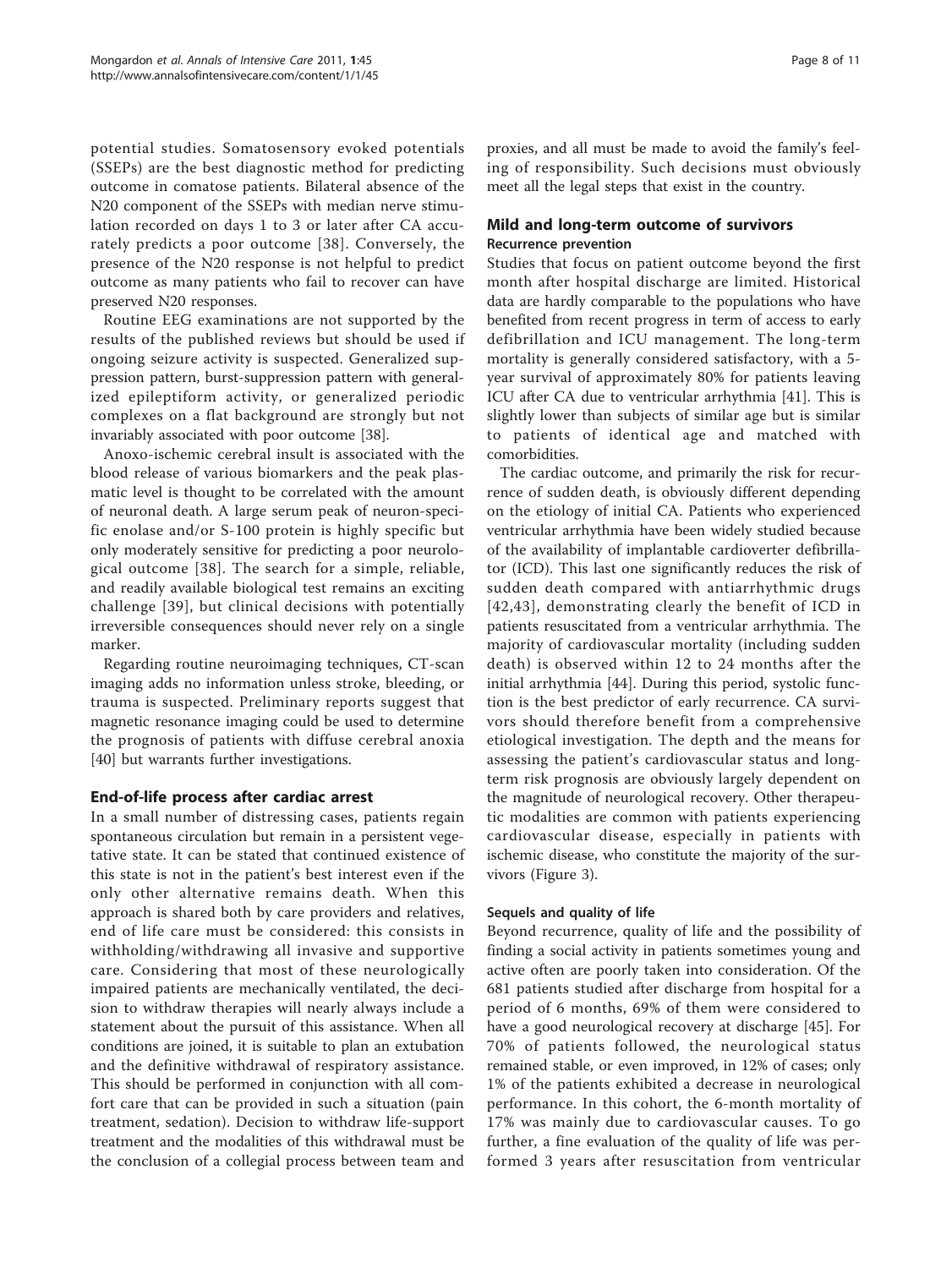<span id="page-8-0"></span>

fibrillation, using the standardized questionnaire SF-36 [[41](#page-10-0)], which explores both physical and mental aspects. Results were superposable on the one of a matched population, except that survivors displayed a lower sense of vitality. Hypoxic insult may nevertheless result in a number of disorders considered as minor but having a strong impact on quality of life, such as memory problems. They may be even more frequent in younger patients than in older subjects. Overall, health status of these patients is therefore considered as satisfactory [[46,47\]](#page-10-0).

In recent years, interest in posttraumatic stress disorder (PTSD) has steadily increased in patients experiencing ICU admission [[48](#page-10-0)]. CA survivors represent an important potential source for development of PTSD. A study compared the psychological status of patients who experienced intrahospital cardiac arrest or a myocardial infarction 9 months after the event and revealed that, among survivors of cardiac arrest, 30% suffered from anxiety, 15% depression, and 19% PTSD, whereas the proportions observed were respectively 7%, 0%, and 7% after acute myocardial infarction [[49\]](#page-10-0). This study highlights the frailty of survivors of cardiac arrest and the significant risk of emotional disorders [[50\]](#page-10-0). Another study showed that PTSD occurred in one third of survivors of CA 45 months after the event [[51\]](#page-10-0). Interestingly, this study displayed that the only risk factor for PTSD was age: the younger the patient, the more at risk he is to suffer from PTSD. Conversely, according to the study, pre- and intrahospital management of cardiac arrest did not affect the onset of PTSD.

# Conclusions

Major progress has occurred during the past 10 years in the initial management of successfully resuscitated CA: the development of a "chain of survival," the availability of automated external defibrillators in paramedical teams and public places, and the innovations in the resuscitation process gives hope for a further improvement in early survival. This will be accompanied by a steady increase in patients exposed to postcardiac-arrest syndrome. A better understanding of this syndrome undoubtedly transforms the last link of the survival chain: from an attitude of observation, the hospital management now becomes active and might condition in part the patient's progress in the short and long term. The primary objective of such care is to obtain survival with no or little neurological sequels. By influencing the vital and functional prognosis of patients, cerebral protection is now an essential part of the management of postcardiac-arrest patients. Currently, it relies mainly on therapeutic hypothermia. In the future, new pharmacological and nonpharmacological treatments should contribute to further improve the prognosis of these patients.

#### Author details

<sup>1</sup>Medical Intensive Care Unit, Cochin Hospital, Groupe Hospitalier Universtitaire Cochin Broca Hôtel-Dieu, Assistance Publique des Hôpitaux de Paris, 27 rue du Faubourg Saint-Jacques, 75014 Paris, France <sup>2</sup>Université Paris Descartes, Sorbonne Paris Cité, Faculté de Médecine, 15 rue de l'Ecole de Médecine, 75006 Paris, France <sup>3</sup>INSERM U970, Cardiovascular Research Center, European Georges Pompidou Hospital, 56 rue Leblanc, 75015 Paris, France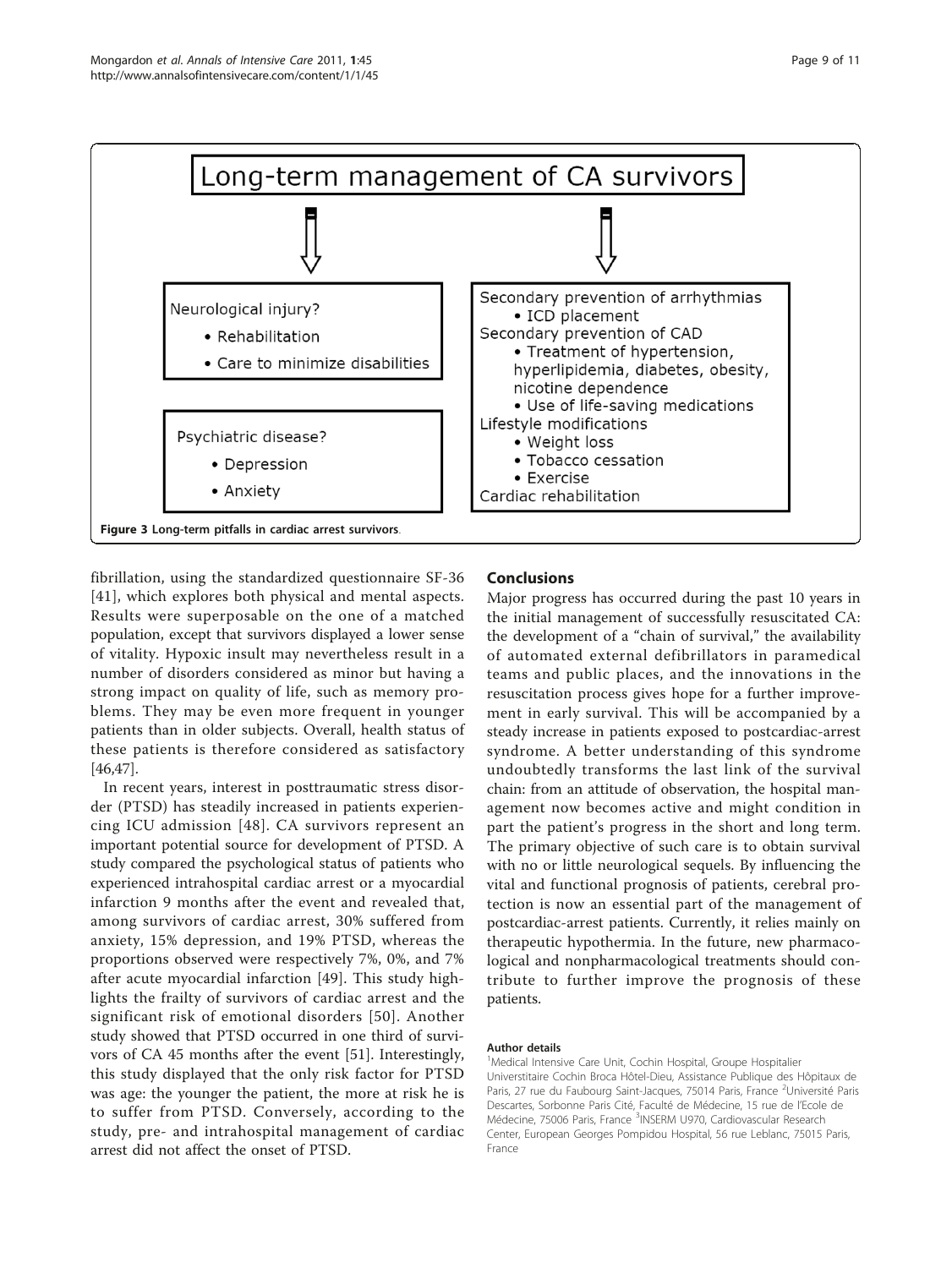#### <span id="page-9-0"></span>Authors' contributions

NM and AC drafted the manuscript. All authors read and approved the final manuscript.

#### Competing interests

The authors declare that they have no competing interests.

Received: 24 August 2011 Accepted: 3 November 2011 Published: 3 November 2011

#### References

- 1. Nolan JP, Soar J, Zideman DA, Biarent D, Bossaert LL, Deakin C, Koster RW, Wyllie J, Bottiger B: European Resuscitation Council Guidelines for Resuscitation 2010 Section 1. Executive summary. Resuscitation 2010, 81:1219-1276.
- 2. Negovsky VA: Postresuscitation disease. Crit Care Med 1988, 16:942-946.
- 3. Laver S, Farrow C, Turner D, Nolan J: Mode of death after admission to an intensive care unit following cardiac arrest. Intensive Care Med 2004, 30:2126-2128.
- 4. Grace PA: Ischaemia-reperfusion injury. Br J Surg 1994, 81:637-647.
- Huet O, Dupic L, Batteux F, Matar C, Conti M, Chereau C, Lemiale V, Harrois A, Mira JP, Vicaut E, Cariou A, Duranteau J: Postresuscitation syndrome: Potential role of hydroxyl radical-induced endothelial cell damage. Crit Care Med 2011, 39:1712-1720.
- Adrie C, Adib-Conquy M, Laurent I, Monchi M, Vinsonneau C, Fitting C, Fraisse F, Dinh-Xuan AT, Carli P, Spaulding C, Dhainaut JF, Cavaillon JM: Successful cardiopulmonary resuscitation after cardiac arrest as a "sepsis-like" syndrome. Circulation 2002, 106:562-568.
- Gando S, Nanzaki S, Morimoto Y, Kobayashi S, Kemmotsu O: Out-ofhospital cardiac arrest increases soluble vascular endothelial adhesion molecules and neutrophil elastase associated with endothelial injury. Intensive Care Med 2000, 26:38-44.
- 8. Adrie C, Monchi M, Laurent I, Um S, Yan SB, Thuong M, Cariou A, Charpentier J, Dhainaut JF: Coagulopathy after successful cardiopulmonary resuscitation following cardiac arrest: implication of the protein C anticoagulant pathway. J Am Coll Cardiol 2005, 46:21-28.
- 9. Nolan JP, Neumar RW, Adrie C, Aibiki M, Berg RA, Bottiger BW, Callaway C, Clark RS, Geocadin RG, Jauch EC, Kern KB, Laurent I, Longstreth WT, Merchant RM, Morley P, Morrison LJ, Nadkarni V, Peberdy VA, Rivers EP, Rodriguez-Nunez A, Sellke FW, Spaulding C, Sunde K, Hoek TV: Post-cardiac arrest syndrome: epidemiology, pathophysiology, treatment, and prognostication. A Scientific Statement from the International Liaison Committee on Resuscitation; the American Heart Association Emergency Cardiovascular Care Committee; the Council on Cardiovascular Surgery and Anesthesia; the Council on Cardiopulmonary, Perioperative, and Critical Care; the Council on Clinical Cardiology; the Council on Stroke. Resuscitation 2008, 79:350-379.
- 10. Chang WT, Ma MH, Chien KL, Huang CH, Tsai MS, Shih FY, Yuan A, Tsai KC, Lin FY, Lee YT, Chen WJ: Postresuscitation myocardial dysfunction: correlated factors and prognostic implications. Intensive Care Med 2007, 33:88-95.
- 11. Laurent I, Monchi M, Chiche JD, Joly LM, Spaulding C, Bourgeois B, Cariou A, Rozenberg A, Carli P, Weber S, Dhainaut JF: Reversible myocardial dysfunction in survivors of out-of-hospital cardiac arrest. J Am Coll Cardiol 2002, 40:2110-2116.
- 12. Pene F, Hyvernat H, Mallet V, Cariou A, Carli P, Spaulding C, Dugue MA, Mira JP: Prognostic value of relative adrenal insufficiency after out-ofhospital cardiac arrest. Intensive Care Med 2005, 31:627-633.
- 13. Lemiale V, Huet O, Vigue B, Mathonnet A, Spaulding C, Mira JP, Carli P, Duranteau J, Cariou A: Changes in cerebral blood flow and oxygen extraction during post-resuscitation syndrome. Resuscitation 2008, 76:17-24.
- 14. Mongardon N, Lemiale V, Perbet S, Dumas F, Legriel S, Guerin S, Charpentier J, Chiche JD, Mira JP, Cariou A: Value of procalcitonin for diagnosis of early onset pneumonia in hypothermia-treated cardiac arrest patients. Intensive Care Med 2010, 36:92-99.
- 15. Mongardon N, Perbet S, Lemiale V, Dumas F, Poupet H, Charpentier J, Pene F, Chiche JD, Mira JP, Cariou A: Infectious complications in out-ofhospital cardiac arrest patients in the therapeutic hypothermia era. Crit Care Med 2011, 39:1359-1364.
- 16. Kern KB, Hilwig RW, Berg RA, Rhee KH, Sanders AB, Otto CW, Ewy GA: Postresuscitation left ventricular systolic and diastolic dysfunction. Treatment with dobutamine. Circulation 1997, 95:2610-2613.
- 17. Tennyson H, Kern KB, Hilwig RW, Berg RA, Ewy GA: Treatment of post resuscitation myocardial dysfunction: aortic counterpulsation versus dobutamine. Resuscitation 2002, 54:69-75.
- 18. Chen YS, Lin JW, Yu HY, Ko WJ, Jerng JS, Chang WT, Chen WJ, Huang SC, Chi NH, Wang CH, Chen LC, Tsai PR, Wang SS, Hwang JJ, Lin FY: Cardiopulmonary resuscitation with assisted extracorporeal life-support versus conventional cardiopulmonary resuscitation in adults with inhospital cardiac arrest: an observational study and propensity analysis. Lancet 2008, 372:554-561.
- 19. Megarbane B, Leprince P, Deye N, Resiere D, Guerrier G, Rettab S, Theodore J, Karyo S, Gandjbakhch I, Baud FJ: Emergency feasibility in medical intensive care unit of extracorporeal life support for refractory cardiac arrest. Intensive Care Med 2007, 33:758-764.
- 20. Laurent I, Adrie C, Vinsonneau C, Cariou A, Chiche JD, Ohanessian A, Spaulding C, Carli P, Dhainaut JF, Monchi M: High-volume hemofiltration after out-of-hospital cardiac arrest: a randomized study. J Am Coll Cardiol 2005, 46:432-437.
- 21. Mullner M, Sterz F, Binder M, Hellwagner K, Meron G, Herkner H, Laggner AN: Arterial blood pressure after human cardiac arrest and neurological recovery. Stroke 1996, 27:59-62.
- 22. Spaulding CM, Joly LM, Rosenberg A, Monchi M, Weber SN, Dhainaut JF, Carli P: Immediate coronary angiography in survivors of out-of-hospital cardiac arrest. N Engl J Med 1997, 336:1629-1633.
- 23. Dumas F, Cariou A, Manzo-Silberman S, Grimaldi D, Vivien B, Rosencher J, Empana JP, Carli P, Mira JP, Jouven X, Spaulding C: Immediate percutaneous coronary intervention is associated with better survival after out-of-hospital cardiac arrest: insights from the PROCAT (Parisian Region Out of hospital Cardiac ArresT) registry. Circ Cardiovasc Interv 2010, 3:200-207.
- 24. Neumar RW, Nolan JP, Adrie C, Aibiki M, Berg RA, Bottiger BW, Callaway C, Clark RS, Geocadin RG, Jauch EC, Kern KB, Laurent I, Longstreth WT, Merchant RM, Morley P, Morrison LJ, Nadkarni V, Peberdy VA, Rivers EP, Rodriguez-Nunez A, Sellke FW, Spaulding C, Sunde K, Vanden Hoek T: Postcardiac arrest syndrome: epidemiology, pathophysiology, treatment, and prognostication. A consensus statement from the International Liaison Committee on Resuscitation (American Heart Association, Australian and New Zealand Council on Resuscitation, European Resuscitation Council, Heart and Stroke Foundation of Canada, InterAmerican Heart Foundation, Resuscitation Council of Asia, and the Resuscitation Council of Southern Africa); the American Heart Association Emergency Cardiovascular Care Committee; the Council on Cardiovascular Surgery and Anesthesia; the Council on Cardiopulmonary, Perioperative, and Critical Care; the Council on Clinical Cardiology; and the Stroke Council. Circulation 2008, 118:2452-2483.
- 25. Mild therapeutic hypothermia to improve the neurologic outcome after cardiac arrest. N Engl J Med 2002, 346:549-556.
- 26. Bellomo R, Bailey M, Eastwood GM, Nichol A, Pilcher D, Hart GK, Reade MC, Egi M, Cooper DJ: Arterial hyperoxia and in-hospital mortality after resuscitation from cardiac arrest. Crit Care 2011, 15:R90.
- 27. Dumas F, Grimaldi D, Zuber B, Fichet J, Charpentier J, Pene F, Vivien B, Varenne O, Carli P, Jouven X, Empana JP, Cariou A: Is hypothermia after cardiac arrest effective in both shockable and nonshockable patients?: insights from a large registry. Circulation 2011, 123:877-886.
- 28. Cariou A, Claessens YE, Pene F, Marx JS, Spaulding C, Hababou C, Casadevall N, Mira JP, Carli P, Hermine O: Early high-dose erythropoietin therapy and hypothermia after out-of-hospital cardiac arrest: a matched control study. Resuscitation 2008, 76:397-404.
- 29. Piot C, Croisille P, Staat P, Thibault H, Rioufol G, Mewton N, Elbelghiti R, Cung TT, Bonnefoy E, Angoulvant D, Macia C, Raczka F, Sportouch C, Gahide G, Finet G, Andre-Fouet X, Revel D, Kirkorian G, Monassier JP, Derumeaux G, Ovize M: Effect of cyclosporine on reperfusion injury in acute myocardial infarction. N Engl J Med 2008, 359:473-481
- 30. Kilgannon JH, Jones AE, Shapiro NI, Angelos MG, Milcarek B, Hunter K, Parrillo JE, Trzeciak S: Association between arterial hyperoxia following resuscitation from cardiac arrest and in-hospital mortality. JAMA 2010, 303:2165-2171.
- 31. Safar P, Xiao F, Radovsky A, Tanigawa K, Ebmeyer U, Bircher N, Alexander H, Stezoski SW: Improved cerebral resuscitation from cardiac arrest in dogs